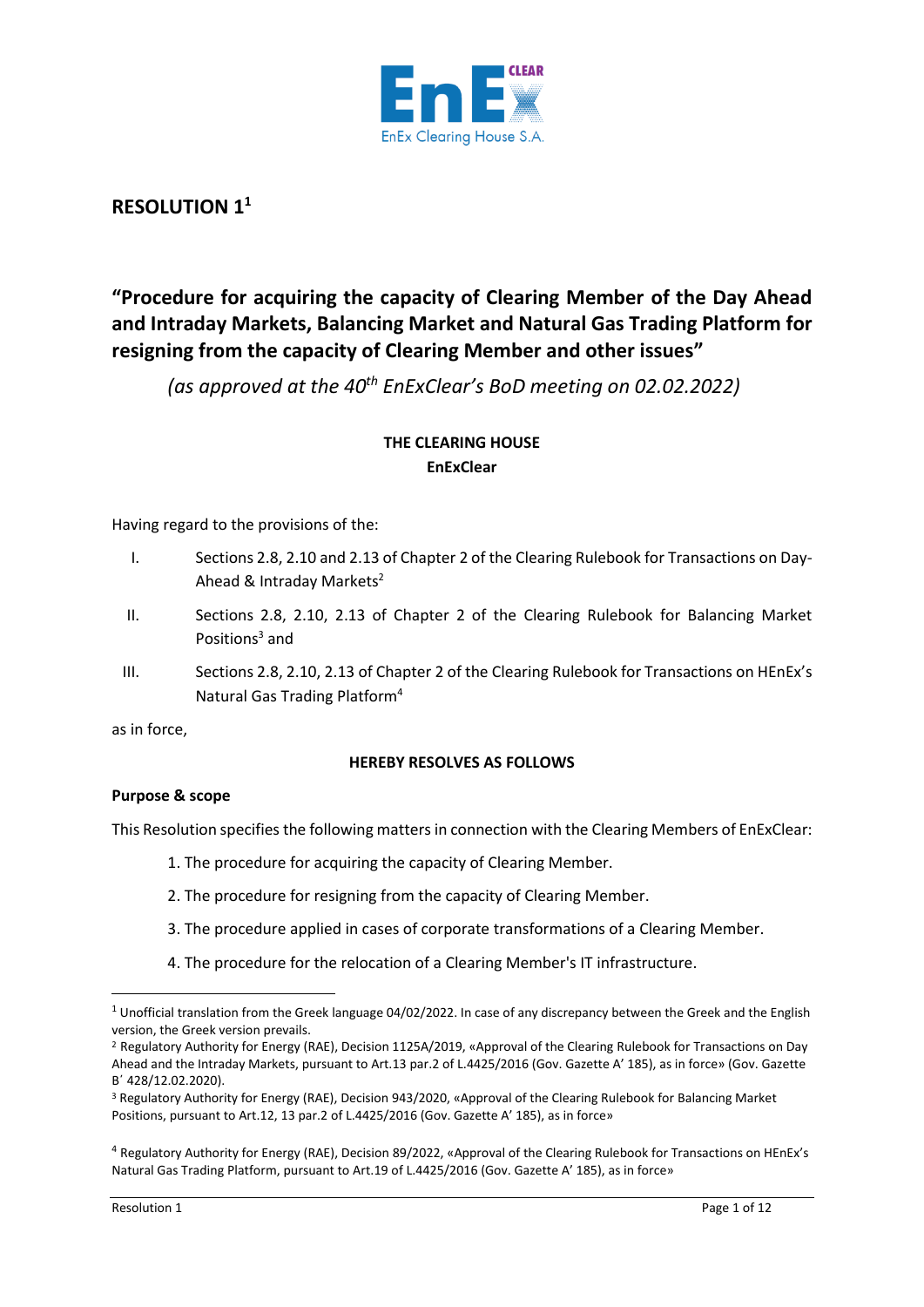

The terms and definitions used in this Resolution shall have the same meaning as the one assigned to them by Law 4425/2016, Law 4001/2011 or other related National or Union Law, in the Clearing Rulebook for Transactions on Day-Ahead & Intraday Markets, in the Clearing Rulebook for Balancing Market Positions, in the Clearing Rulebook for Transactions on HEnEx's Natural Gas Trading Platform, as well as any Resolutions issued in their implementation, unless otherwise expressly stipulated.

In every case, the provisions of this Resolution are interpreted in accordance with the rules and principles provisioned in the Scope of Application of the Clearing Rulebook for Transactions on Day-Ahead & Intraday Markets, in the Scope of Application of the Clearing Rulebook for Balancing Market Positions and in the Scope of Application of the Clearing Rulebook for Transactions on HEnEx's Natural Gas Trading Platform.

Where the present Resolution is referred to the term «Market" or "Markets" it refers, unless otherwise expressly stipulated:

- i. The Day-Ahead & Intraday Markets of HEnEx
- ii. The Balancing Market
- iii. The Natural Gas Trading Platform of HEnEx

Where the present Resolution is referred to the term Clearing Members, it refers, unless otherwise expressly stipulated, the Clearing Members who participate in the Clearing of Transactions or Positions of the above Markets.

Where the present Resolution is referred to the term "Clearing Rulebook", it refers, unless otherwise expressly stipulated:

- i. The Clearing Rulebook for Transactions on Day-Ahead & Intraday Markets, or
- ii. The Clearing Rulebook for Balancing Market Positions, or
- iii. The Clearing Rulebook for Transactions on HEnEx's Natural Gas Trading Platform.

When the term "Clearing Rulebooks" is used, all three of the above Regulations are meant cumulatively.

## **Article 1. Procedure for Acquiring the Capacity of Clearing Member**

## **1.1 Procedure & stages for checking and approving a Clearing Member**

- 1. In order to acquire the capacity of Clearing Member, the candidate must observe and successfully complete the procedure set out in this Article. The procedure involves the following three (3) stages:
	- a) the stage of the Submission of the "Application for Acquiring the Capacity of Clearing Member" and approval of it,
	- b) the stage of the preparation for activation of the Clearing Member, and
	- c) the stage of the activation of the Clearing Member.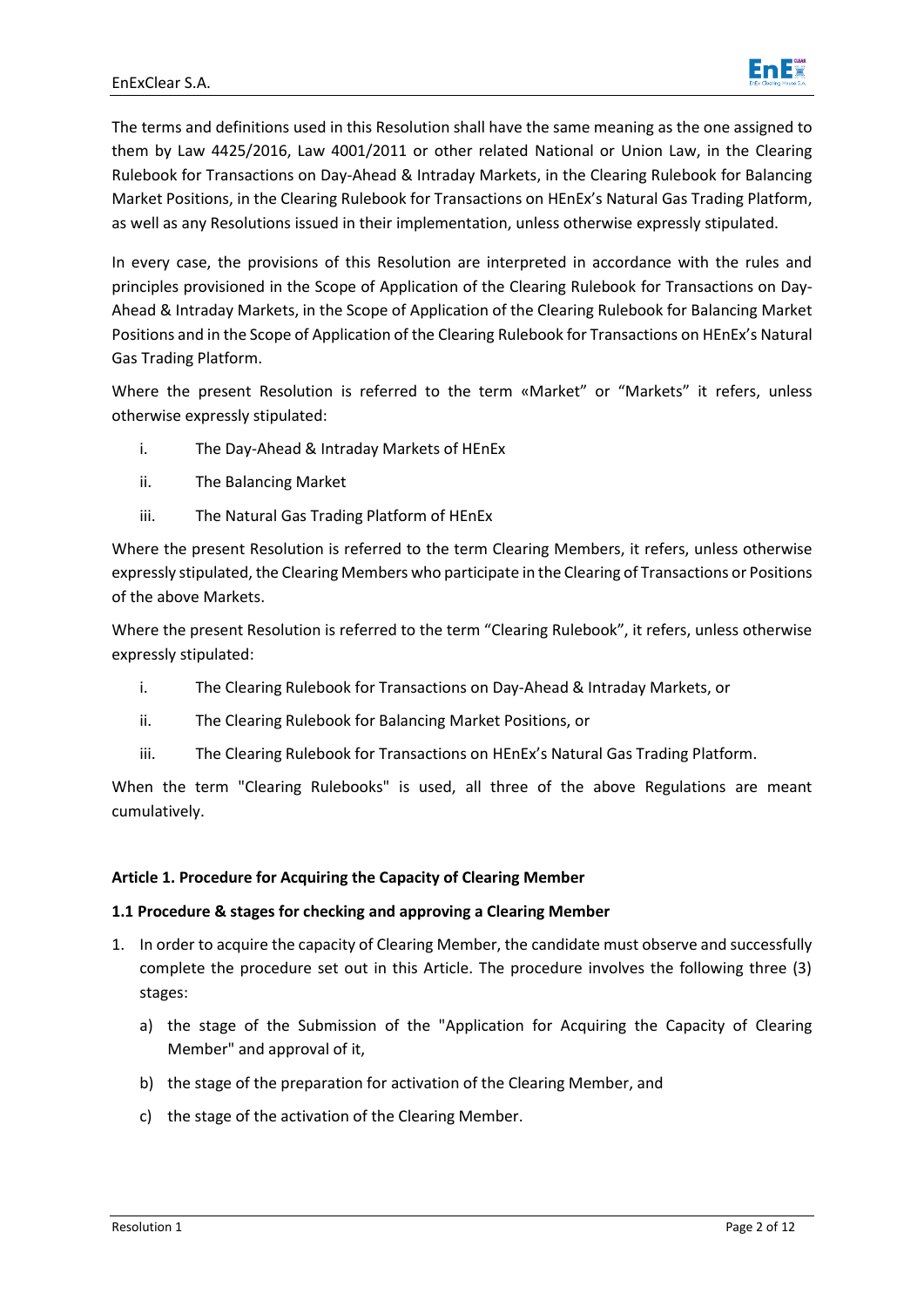

- 2. The capacity of Clearing Member for the Day-Ahead & Intraday Markets of HEnEx, the Balancing Market and the Natural Gas Trading Platform of HEnEx is acquired separately and individually in accordance with the provisions of the relevant Clearing Rulebook.
- 3. EnExClear informs the prospective Clearing Member regarding the stages of the procedure and provides all necessary details and information for its participation in those stages. The candidate's participation in each stage of the procedure presupposes the successful completion of the preceding stages.

## **1.1.1 Stage 1: Submission of the Application for Acquiring the Capacity of Clearing Member and approval of same**

This stage involves the submission to the competent body of EnExClear of the "Application for Acquiring the Capacity of Clearing Member" (hereinafter the "Application").

## **1.1.1.1 General terms**

- 1) The Application is submitted by using the standard form provided by EnExClear. The application's form also includes a questionnaire which is attached thereto and forms an integral part thereof. This questionnaire covers, at a minimum, the content stipulated in the relevant Clearing Rulebook and follows the main guidelines.
- 2) In the Application is defined the type of the Clearing Member (Direct or General) as well as the Markets it concerns.
- 3) All supporting documents must be submitted in Greek or English and bear the company's seal, while the signature must be authenticated with the Hague Apostille, where applicable.
- 4) When examining the following details and supporting documents submitted by the prospective Clearing Member in all the stages described below, the competent department of EnExClear may request additional documents, if it deems this necessary for the completeness of the application.
- 5) The Application must also be accompanied by the following details and supporting documents.

## **1.1.1.2 Direct Clearing Member**

If the prospective Clearing Member is applying for the capacity of Direct Clearing Member in accordance with par. 1 of sub-section 2.10.1 of the Clearing Rulebook for Transactions on Day-Ahead & Intraday Markets or the par.1 of the sub section 2.10.1 of the Clearing Rulebook for Balancing Market Positions or the par.1 of the sub section 2.10.1 of the Clearing Rulebook for Transactions on HEnEx's Natural Gas Trading Platform, it must submit:

1) The Application for Acquiring the Capacity of Clearing Member.

2) The details and supporting documents provided for Participants that are Eligible Persons and Non-Eligible Persons in accordance with: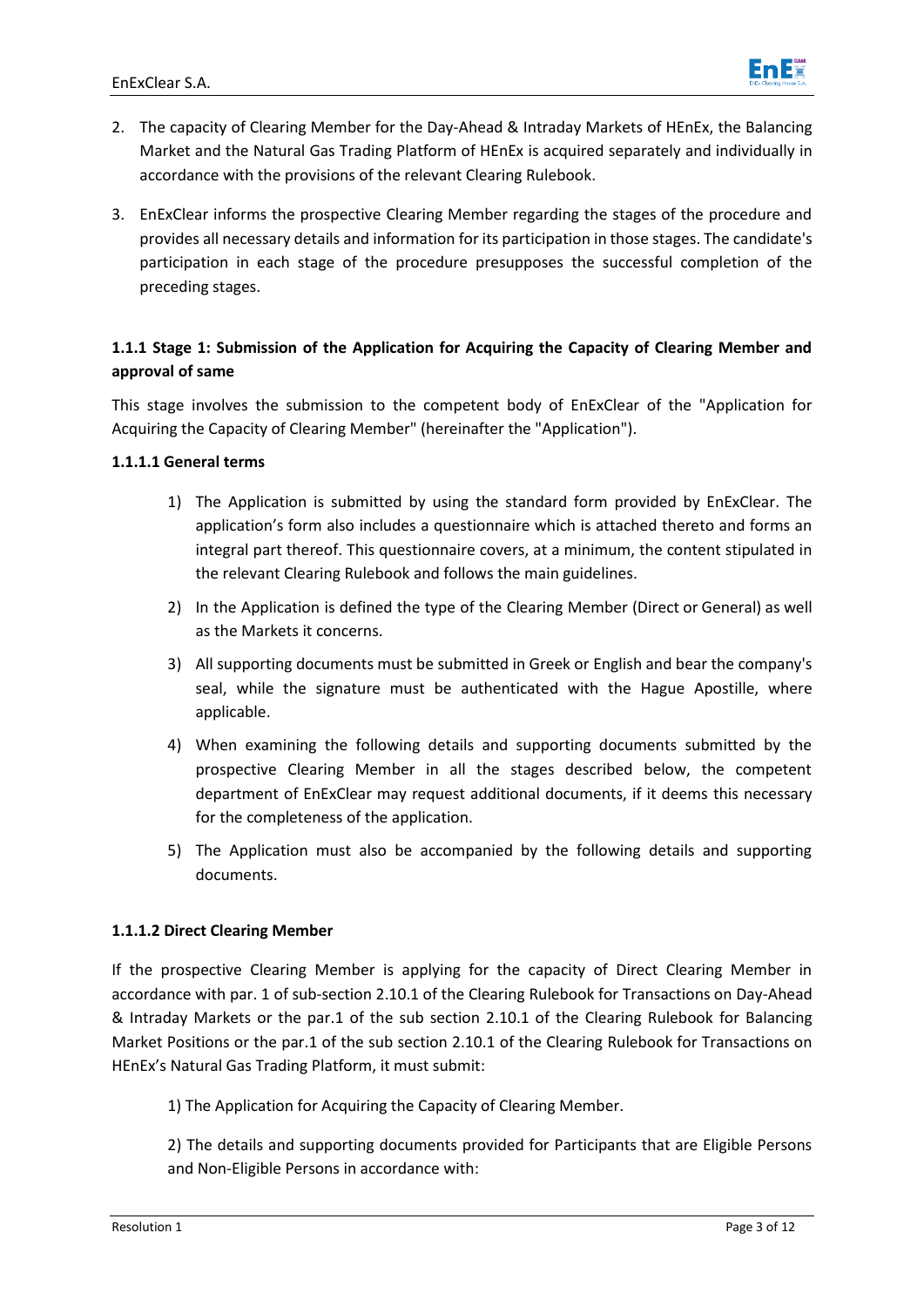

a) the relevant Resolution 1 of HEnEx at the Stage 1 (paragraphs 2.1.1.2 and 2.1.1.3), for the participation in Day-Ahead & Intraday Markets of HEnEx or/and the Balancing Market

b) the relevant Resolution1 of HEnEx at the Stage 1 (paragraphs 1.1.1.2 and 1.1.1.3), for the participation in Natural Gas Trading Platform of HEnEx.

3) Financial statements or data for the past two (2) years evidencing that the prospective Clearing Member fulfils the financial prerequisites set out in sub section 2.10.4 of the Clearing Rulebook for Transactions on Day-Ahead & Intraday Markets or/and in sub section 2.10.4. of the Clearing Rulebook for Balancing Market Positions or/and in sub section 2.10.4. of the Clearing Rulebook for Transactions on HEnEx's Natural Gas Trading Platform or, in the case of a newly established company, financial data certifying fulfilment of the aforesaid requirements.

4) If any of the above supporting documents of instances (2) to (3) have already been submitted to EnExClear or HEnEx, these are not required to be resubmitted.

## **1.1.1.3 General Clearing Member**

If the prospective Clearing Member is applying for the capacity of General Clearing Member in accordance with par. 2 of sub section 2.10.1 of the Clearing Rulebook for Transactions on Day-Ahead & Intraday Markets or par.2 of the sub section 2.10.1 of the Clearing Rulebook for Balancing Market Positions or par.2 of the sub section 2.10.1 of the Clearing Rulebook for Transactions on HEnEx's Natural Gas Trading Platform, it must submit:

1) The Application for Acquiring the Capacity of Clearing Member.

2) A copy of its operating licence:

a) as a credit institution of Law 4261/2014 or investment firm of Law 4514/2018, or

b) as a credit institution of an EU member state, other than Greece, or of a third country of Directive 2013/36/EU or a third-country investment firm or undertaking of Directive 2014/65/EU operating through a branch in Greece and/or remotely, accompanied by a legal opinion evidencing that, under the law governing the undertaking in question, the latter is permitted to access the clearing of the relevant transactions.

3) Announcement of the last codified articles of association from the General Commercial Registry (GCR) or, in the case of a foreign candidate, an equivalent document based on the corresponding Business Register of the jurisdiction in which it operates and the provision of relevant information to make it electronically searchable (link). If the aforesaid electronic search is not possible, a copy of the articles of association in accordance with the records of the above-mentioned Register.

4) Announcement of the current legal representation of the candidate's company and the provision of relevant information to make it electronically searchable (link), as well as specimen signatures of its legal representatives.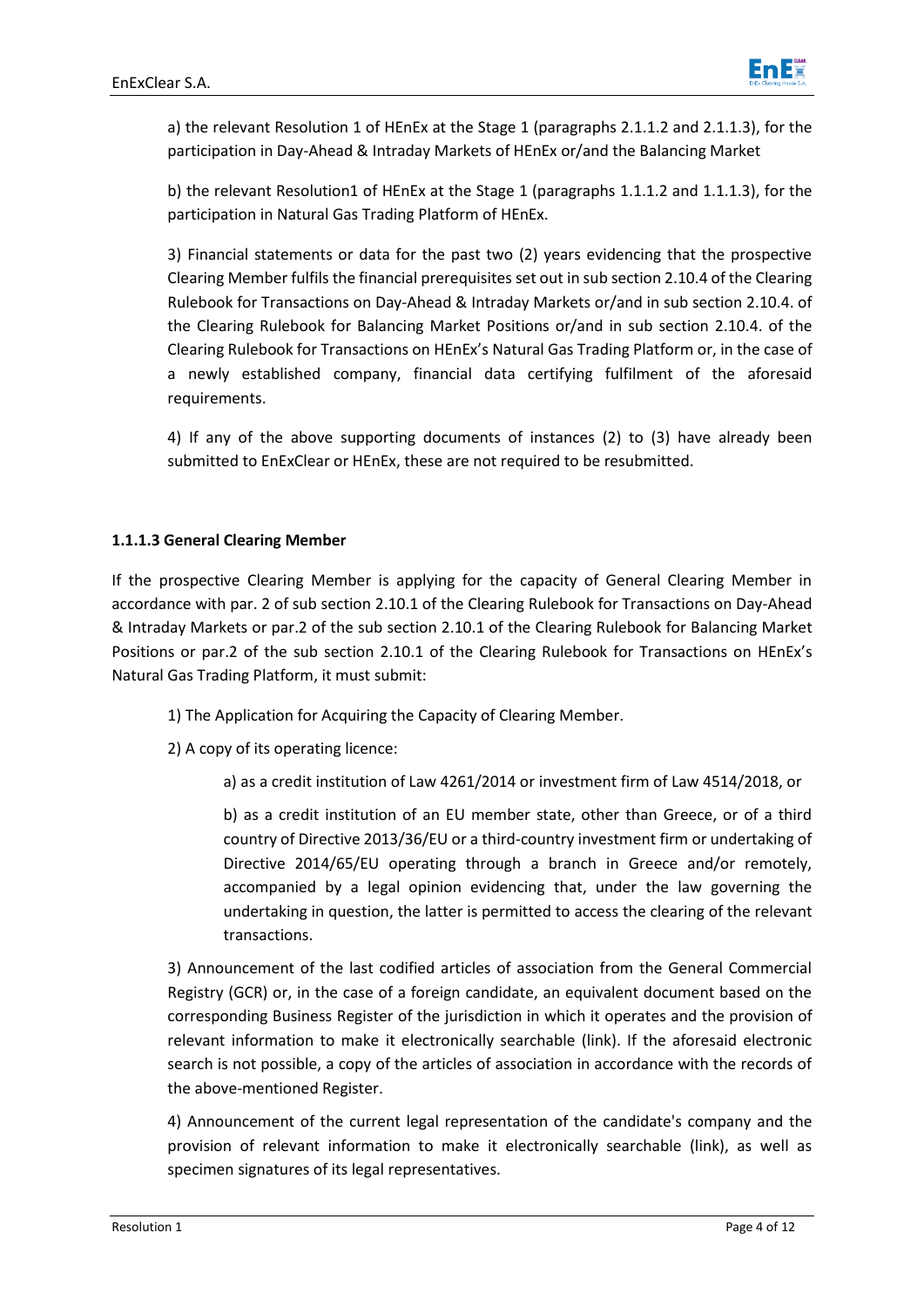

5) If the above-mentioned electronic search as set out in paragraphs 3 and 4 is not possible, a copy of the latest codified articles of association and of the minutes relating to representation in accordance with the corporate documents held by the company, as these have been filed with the Business Register in the jurisdiction of the candidate.

6) In the case of a foreign prospective Clearing Member with a branch in Greece, an announcement from the GCR on the legal representation of the branch must also be submitted.

7) If the prospective Clearing Member is a credit institution or investment firm of an EU member state, other than Greece, and is operating in Greece on a notification procedure basis in accordance with applicable provisions, information in writing about the notification procedure.

8) Financial statements for the past two (2) years evidencing that the prospective Clearing Member fulfils the financial prerequisites set out in the relevant Clearing Rulebook for acquiring the capacity or, in the case of a newly established firm, financial data certifying the above.

9) If any of the above supporting documents of instances (2) to (8) have already been submitted to EnExClear or to HEnEx, these are not required to be re-submitted.

## **1.1.1.4 Application evaluation**

Following submission of the above details and supporting documents, the competent body of EnExClear decides on the Application for Acquiring the Capacity of Clearing Member.

EnExClear approves or rejects the application of the prospective Clearing Member on the basis of a reasoned decision and notifies it of this decision, within ten (10) business days of receipt of the relevant application.

If the application is approved, EnExClear provides the Clearing Member with a Certificate attesting Acquisition of Clearing Member Capacity for the respective Market, which is then followed by the steps described in Stage 2.

#### **1.1.2 Stage 2: Preparation for the activation of the Clearing Member**

The issuance of a Certificate of Acquisition of Clearing Member Capacity, as described in the preceding stage (1), is then followed by the steps set out below with regard to its activation:

1) The Clearing Member must have installed the necessary technological infrastructures that ensure its successful connection to the Clearing System (hereinafter "System"), in accordance with the provisions of the relevant decisions or procedures of EnExClear pursuant to the relevant Clearing Rulebook.

2) In order to assess the readiness of the prospective Clearing Member and its Certified Clearers, EnExClear may request its participation in mock clearing sessions or other simulation scenarios of actual Clearing and Settlement conditions.

3) The Clearing Member must have a sufficient number of Certified Clearers in accordance with the terms of the relevant Clearing Rulebook as well as of the relevant Decision issued in implementation thereof.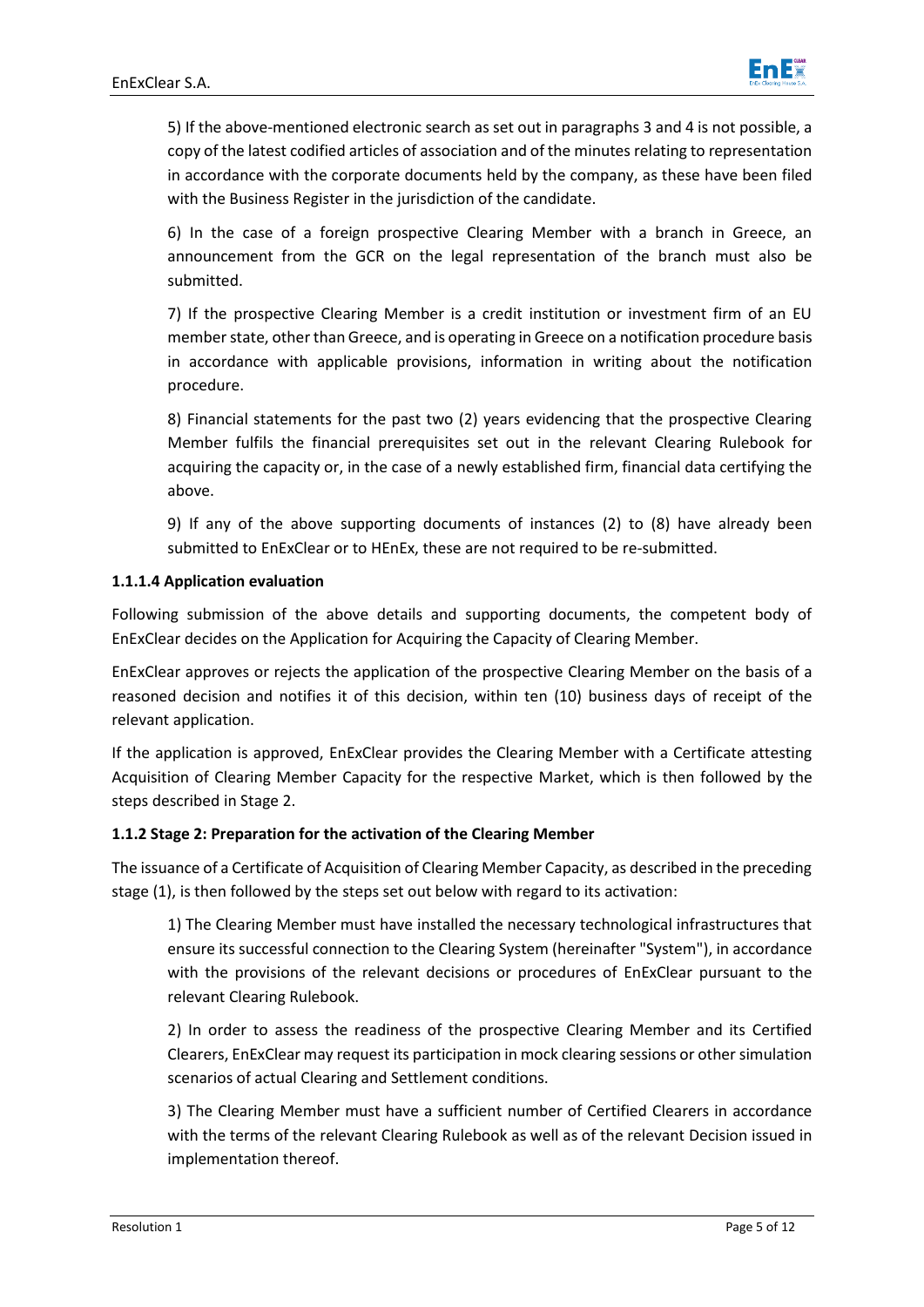

The Clearing Member must have completed the above actions at the latest within one month of the completion of Stage 1, not taking into account the time for the preparation of its technical infrastructure. Otherwise, its application will be rejected due to non-completion of Stage 2 and in order to acquire the relevant capacity the prospective Clearing Member must resubmit an application.

## **1.1.3 Stage 3: Activation of the Clearing Member in the EnExClear production environment**

## **1.1.3.1 Required supporting documents**

In order to be activated, the Clearing Member must first deposit the initial contribution to the Default Fund for the Market which it applies for the capacity of the Clearing Member, as specified in the relevant Clearing Rulebook and submit to EnExClear the following supporting documents:

- 1) If the application relates to a Direct Clearing Member of Day-Ahead & Intraday Markets of HEnEx or Natural Gas Trading Platform of HEnEx, a certificate by HEnEx for the registration of the Candidate Clearing Member as Participant in the relevant HEnEx Markets.
- 2) If the application relates to a Direct Clearing Member of the Balancing Market, a certificate by the HETS Operator or other relative document which certifies the registration of the Candidate Clearing Member as Participant in Balancing Market.
- 3) Copy of the receipt evidencing deposit of the registration fees and other charges depending on whether the capacity of Direct Clearing Member or General Clearing Member is being requested, which fees and charges are specified in the relevant Resolutions of EnExClear.
- 4) Application for the activation of an Own Clearing Account or Participant Clearing Account, as specified depending on the aforesaid capacities being requested and the specific provisions of the relevant Clearing Rulebook. The application is submitted by means of standard form which is provided by EnExClear. The application is accompanied by the declaration of the Direct Clearing Member or the Participant which is not a Clearing Member that they accept the self-billing procedure in accordance with a relevant Resolution of EnExClear.
- 5) Written declaration confirming and accepting EnExClear's right of use on financial collateral and contributions in the Default Fund for the Market to which the application relates. EnExClear provides relevant specimens for each Market titled "Confirmation & Terms of Acceptance of EnExClear's right of use in respect of collateral and contributions in the Default Fund". The submission to EnExClear of a declaration of confirmation with different content to the aforesaid templates is permitted in the case of account holders subject to foreign law, provided EnExClear is furnished with a legal opinion on the lawfulness of the declaration content in accordance with the law to which the holder of the respective Clearing Account is subject.
- 6) "Application of Capacity Activation" form. By this form, the Clearing Member declares the dates which it wishes to be activated a Clearing Member:
	- a) in the Day-Ahead & Intraday Markets of HEnEx
	- b) in the Balancing Market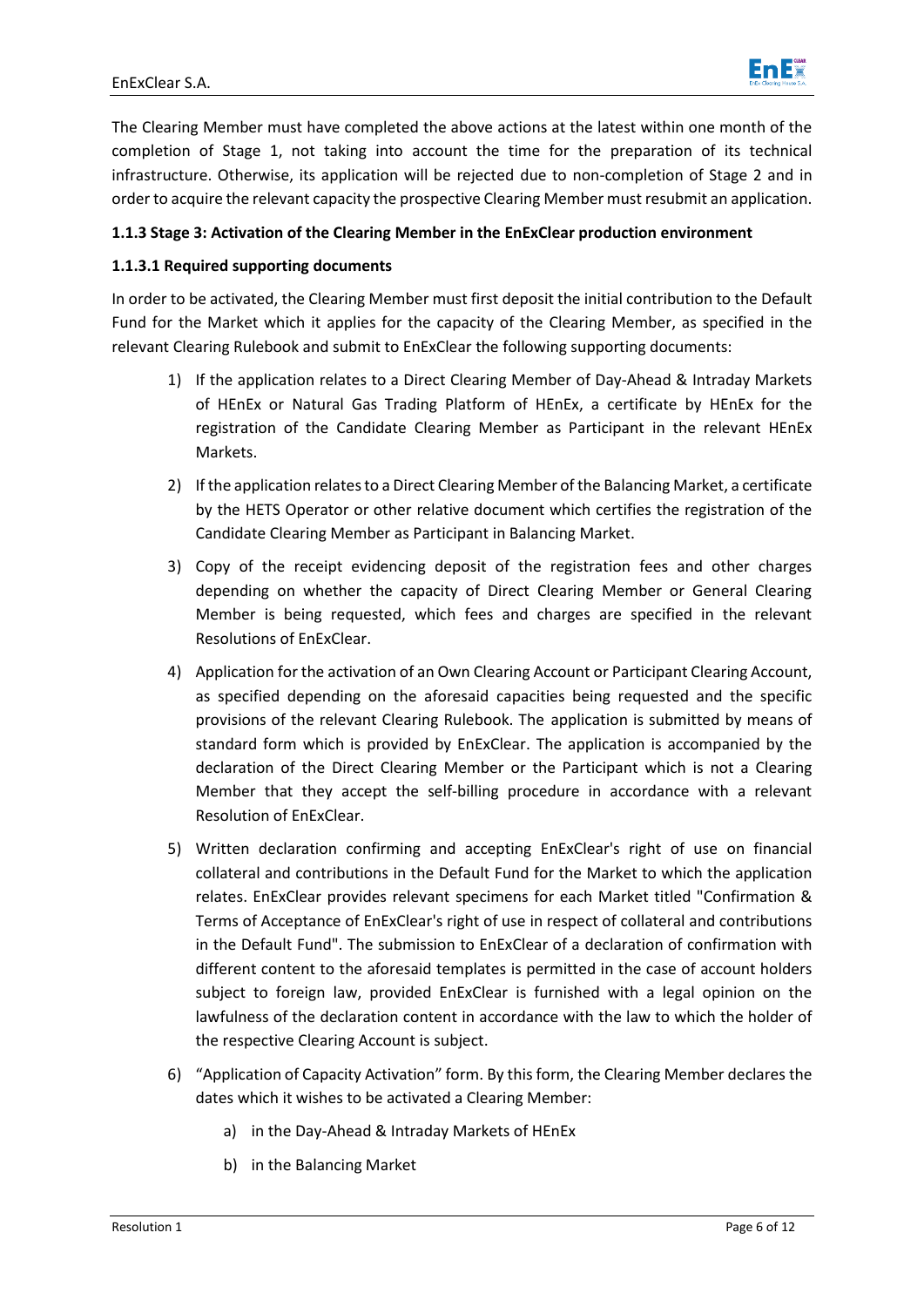

- c) in the Natural Gas Trading Platform of HEnEx
- 7) "Contacts Data of Clearing Member" form. Using this form, the Clearing Member is obliged to declare the persons who will be responsible for its communication with EnExClear, and/or the Certified Clearers (except in the case of online declaration), the contact details of the aforesaid persons as well as the duties of each such person at the Clearing Member.
- 8) "Application of Users Management in the System" form. By this form the Clearing Member requests the activation and deactivation of users in the Clearing System as well as how to connect.
- 9) Details of the Cash Settlement Accounts at the cash settlement Agents, as specified in the relevant Resolutions or procedures of EnExClear.

By no later than five (5) days before its activation, the Clearing Member must have completed all the above steps and submitted to EnExClear all the aforementioned supporting documents required for its activation.

Upon activation of a Clearing Member for each Market, EnExClear shall immediately update its electronic database of Clearing Members and its website with the details of that Clearing Member. In addition, it shall notify the RAE, HEnEx or/and the HETS Operator and the Bank of Greece or the Hellenic Capital Μarket Commission, depending on the case.

## **1.1.3.2 Information to EnExClear**

1. The Clearing Member must notify EnExClear, in the manner prescribed by the competent departments of EnExClear, regarding any change pertaining to its contact details or the particulars of its Certified Clearers having access to the System. Until notification of any such change, all documents will be lawfully served at the address provided by the Clearing Member in the application submission stage.

2. The Clearing Member is obliged to submit the relevant data and documents, in accordance with the procedure prescribed by the competent departments of EnExClear, in order to ensure ongoing satisfaction of the requirements for acquiring and maintaining its capacity as Member. Clearing Members shall be exclusively responsible for the completeness, correctness and veracity of the data they provide to EnExClear, with respect to both initially submitted data and data that has been updated at any time. The Clearing Member must respond immediately and without hesitation to any requests of EnExClear, participating in any relevant meetings.

#### **Article 2. Procedure for Resigning from the Capacity of Clearing Member**

1. In order to resign from the capacity of the Clearing Member, in addition to the requirements stipulated in the relevant Clearing Rulebook, the Clearing Member must also:

a) Take all necessary measures to put in order, in accordance with the relevant Clearing Rulebook, any outstanding matters arising from the transactions and positions it has concluded.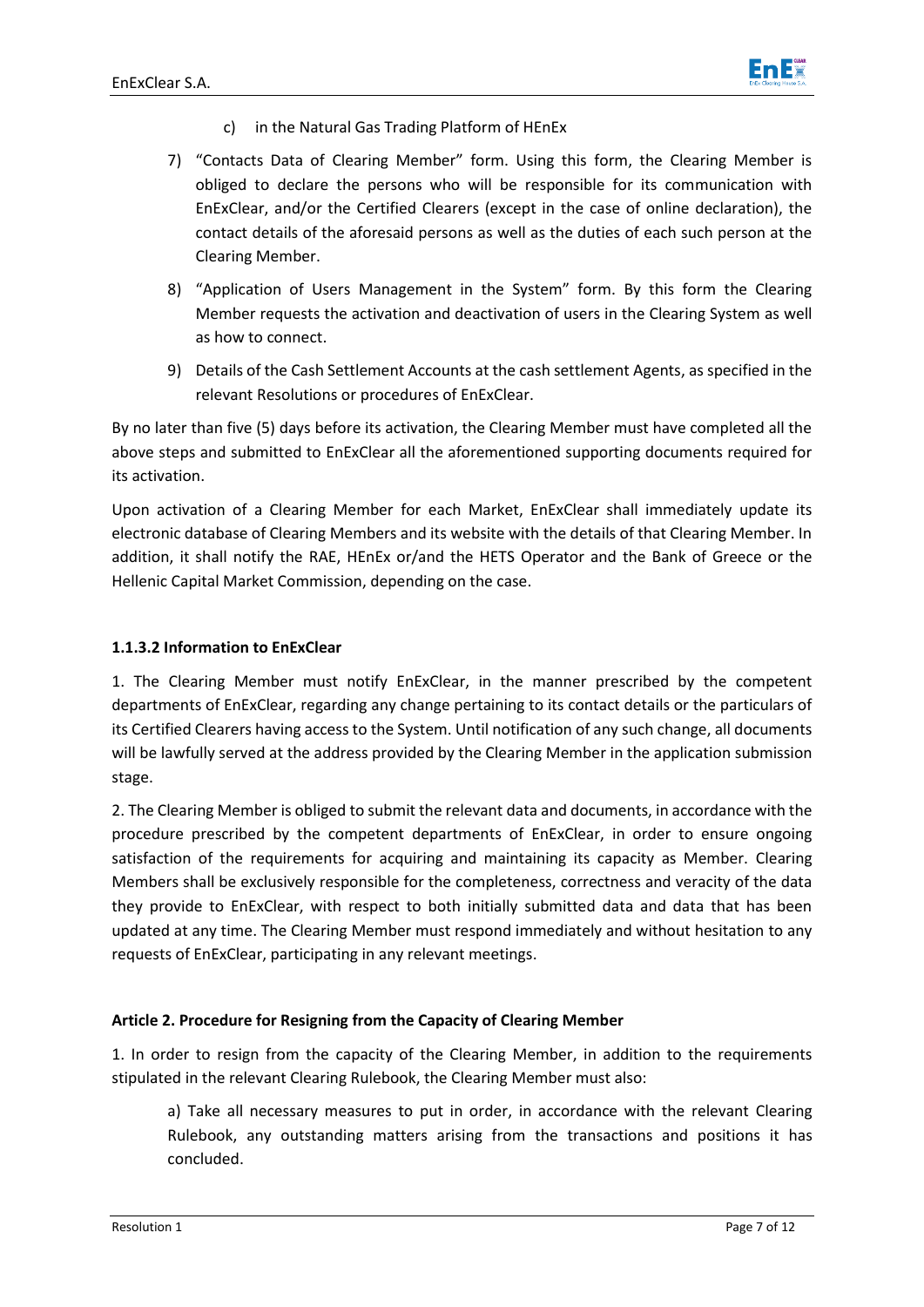

b) Comply with the instructions of EnExClear for the final settlement of any outstanding matters in connection with its capacity.

c) Submit an application for the deactivation of the Own Clearing Account or Participant Clearing Account, depending on the capacity it had acquired and in accordance with the more specific provisions of the relevant Clearing Rulebook. This application is submitted by means of standard form which is provided by EnExClear.

d) In case of a Direct Clearing Member of Balancing Market, it should submit certificate or other relevant document by the HETS Operator which certifies that the contract of balancing services provider / contracting balancing responsible part has been terminated.

2. Collateral in Clearing Accounts of the resigning Clearing Member is returned immediately after the full payment of all its obligations to EnExClear. The balance of the Share of the Clearing Member in the Default Fund of the Market to which the application of resignation relates, is returned after its resignation has been approved by EnExClear, which (approval) shall be granted on the condition that all of its obligations in general to EnExClear have been completely fulfilled in accordance also with the specific provisions in Section 2.13 of the Clearing Rulebook for Transactions on Day-Ahead & Intraday Markets or in Section 2.13 of the Clearing Rulebook for Balancing Market Positions, or in Section 2.13 of the Clearing Rulebook for Transactions on HEnEx's Natural Gas Trading Platform. Upon completion of the Clearing Member's resignation, EnExClear shall immediately update its electronic database of Members and its website and notify HEnEx or/ and the HETS Operator, RAE and the Bank of Greece, depending on the case.

## **Article 3. Corporate Transformations of Clearing Members**

## **3.1 Merger of a Clearing Member through its absorption by another Clearing Member of EnExClear (par. 2, Article 6, Law 4601/2019)**

The provisions set out in this article shall be applicable only when both the absorbing and the absorbed legal person are Clearing Members on the same Market.

Implementation of the terms of this article requires that the Clearing Members involved are Direct Clearing Members or General Clearing Members respectively. Otherwise, the corporate transformation will be examined on a case-by-case basis by the competent departments of EnExClear in the framework of applicable provisions of the energy and financial sectors in combination with the terms of the present Article.

#### **3.1.1. Actions by the absorbing Clearing Member**

In the case of merger of a Direct or General Clearing Member through its absorption by another Direct or General Clearing Member respectively, the absorbing Clearing Member continues to operate as a Clearing Member, automatically succeeding the absorbed Clearing Member in respect of all of the latter's rights and obligations. In such a case, the absorbing Clearing Member is not required to acquire anew the capacity of the absorbed Clearing Member.

The absorbing Clearing Member must observe the following procedures with regard to the installation of the IT infrastructure and its activation in the System, which consists of the following two (2) stages:

## **3.1.1.1. Stage 1**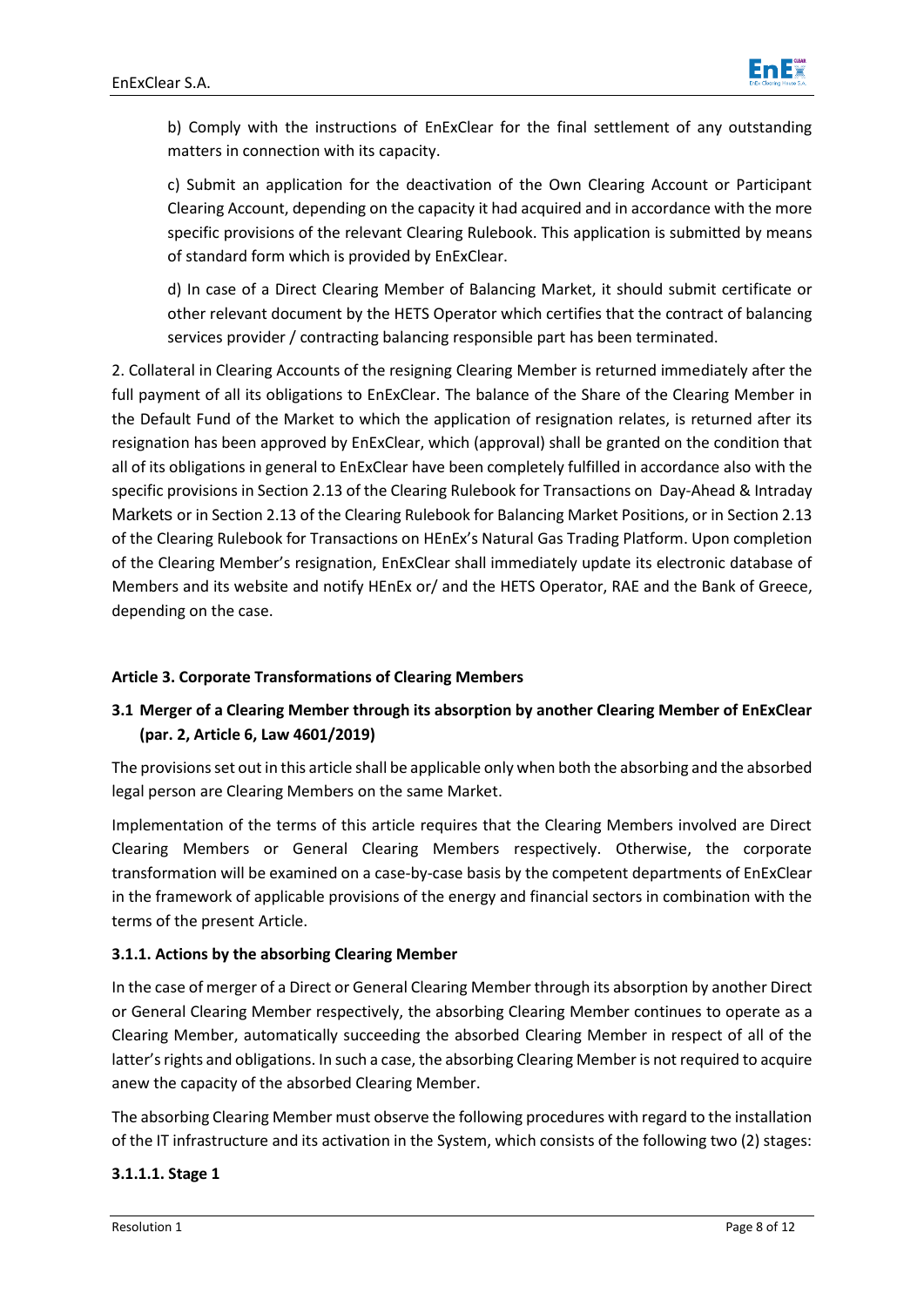

By no later than fifteen (15) business days before the date declared by the Clearing Member on which it wishes to be activated in the System with its new particulars arising from the merger and provided the merger has been completed (i.e. recording in the GCR of the decision approving the merger (or in the case of a foreign Participant in the corresponding Business Register in the jurisdiction in which it operates)), the absorbing Clearing Member sends a notification letter with the details of the relevant merger to the competent department of EnExClear and works with the latter to:

- 1) plan any changes to the IT infrastructure of the absorbing Clearing Member,
- 2) calculate the relevant cost, and
- 3) plan the time schedule for completing the above necessary actions.

## **3.1.1.2 Stage 2**

By no later than ten (10) business days prior to the date declared for the Clearing Member's activation in the System, the absorbing Clearing Member must have completed the necessary technical preparations in accordance with the instructions of the competent department of EnExClear and send to the competent department of EnExClear a form completed with the Clearing Member's new details emanating from the merger. The aforesaid form is available on the website of EnExClear.

## **3.1.2 Actions for the deletion of the absorbed Clearing Member**

The actions required for the deletion of the absorbed Clearing Member involve the following three (3) stages:

## **3.1.2.1 Stage 1**

By no later than ten (10) business days prior to the date declared by the absorbing Clearing Member on which it wishes to be activated in the System with its new particulars arising from the merger and provided the merger has been completed, the absorbed Clearing Member must electronically submit to EnExClear, in accordance with its procedures, the following forms which are available on the website of EnExClear:

- 1) for the deletion of users, of the occasional requests for deactivation and
- 2) for the deletion of the absorbed Clearing Member.

## **3.1.2.2 Stage 2**

The deletion of a Clearing Member on account of merger is approved by the competent body of EnExClear on the condition that the merger has been completed in accordance with article 18 of Law 4601/2019 and a copy has been provided of the registration in the GCR of the decision approving the merger (or, in the case of a foreign Participant, in the respective Publicity Register in the jurisdiction in which it operates) and the provision of relevant information to make it electronically searchable (link).

## **3.1.2.3 Stage 3**

1. Completion of the merger requires the following:

1) Settlement by the absorbed Clearing Member of the matters outstanding arising from transactions concluded by or assigned to it and open positions.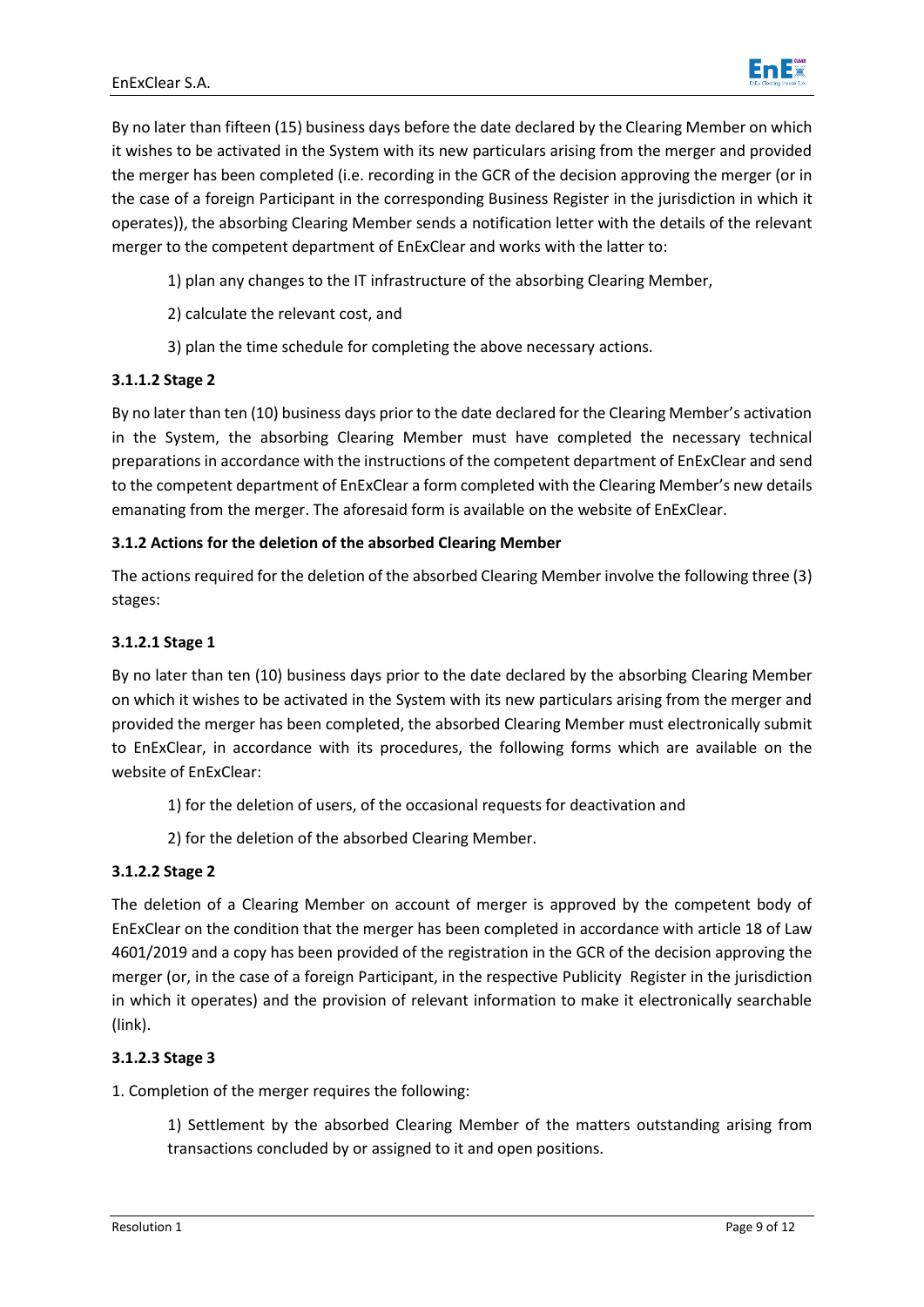

2) Changes or transfers to the absorbing Clearing Member of collateral provided by the absorbed Clearing Member.

3) Deactivation of the Share of the absorbed Clearing Member in the Default Fund of each Market it participates.

4) Deactivation of the Cash Settlement Accounts at the cash settlement Agents as specified by EnExClear in accordance with its procedures.

5) Payment of additional contributions to the Default Fund whenever required in accordance with the relevant Clearing Rulebook.

2. Following approval of the merger from the competent body of EnExClear and upon completion of the procedures described above, any collaterals deposited or committed in favour of EnExClear by the absorbed Clearing Member are returned along with Default Fund contributions of each Market it participates, without prejudice to the specific provisions of the relevant Clearing Rulebooks on their temporary holding or use due to default.

3. Upon completion of the merger, EnExClear shall immediately update its electronic database of Clearing Members and its website with the new details of the absorbing Clearing Member following the merger, and notify HEnEx or/and HETS Operator, RAE and the Bank of Greece, depending on the case.

## **3.2 Merger of a Clearing Member through its absorption by a legal person that is not a Clearing Member of EnExClear**

The following paragraphs describe the procedure in the case of a merger of a Clearing Member through its absorption by a non-Clearing Member on the same Market.

## **3.2.1 Actions by the legal person that absorbs a Clearing Member in order to acquire the capacity of Clearing Member**

## **3.2.1.1 Procedure relating to the capacity of Clearing Member**

1. In the case of the merger of a Clearing Member with a legal person that is not a Clearing Member on the same Market, the legal person arising from the merger must acquire the Clearing Member capacity of the absorbed Clearing Member and follow – from the beginning – the procedure for acquiring the relevant capacity, including its obligations in respect of payment of Clearing Member registration or subscription fees pursuant to the stipulations of the relevant Clearing Rulebook and the present Resolution of EnExClear.

2. The decision approving the new Clearing Member, which is taken by the competent body of EnExClear, is conditional upon the completion of the merger and the furnishing of a copy of the recording in the GCR of the decision approving the merger (or, in the case of a foreign Participant, in the corresponding business register of the jurisdiction in which it operates).

## **3.2.2 Actions by the absorbed Clearing Member**

1. By no later than fifteen (15) business days before the date estimated by the absorbed Clearing Member for completion of the merger (recording in the GCR or, in the case of a foreign Participant, in the corresponding Business Register of the jurisdiction in which it operates, of the decision approving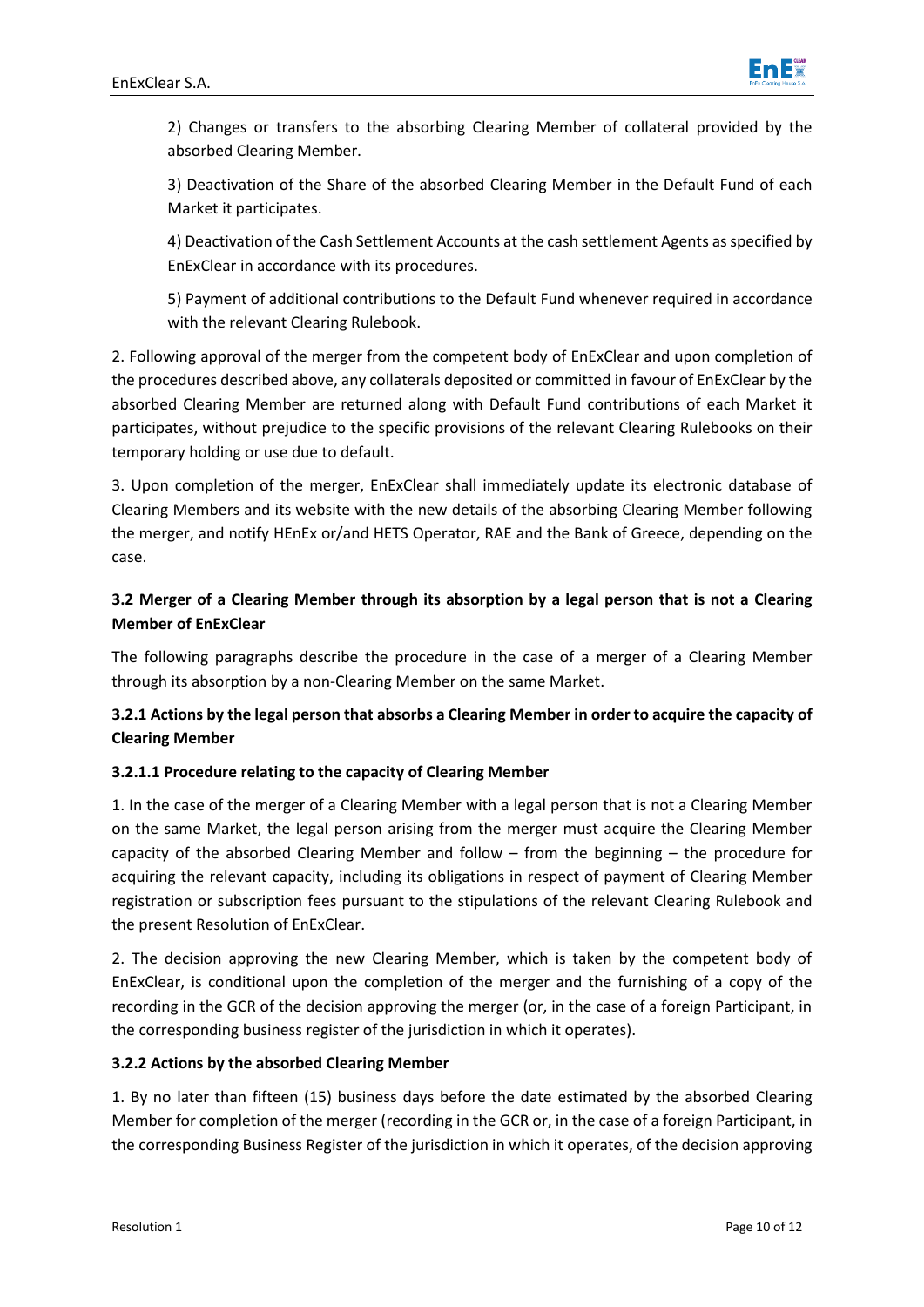

the merger), the absorbed Clearing Member must send a notification letter with the details of the merger to the competent department of EnExClear and work with the latter to:

a) plan any changes to the IT infrastructure of the absorbing legal person (nodes, terminals, etc.),

b) calculate the relevant cost, and

c) plan the time schedule for completing the above necessary actions.

2. The absorbed Clearing Member must take the actions stipulated in Article 2 of present resolution (Resignation).

## **3.2.3 Activation in the System of the new Clearing Member resulting from the merger**

1. The activation in the System of the new Clearing Member arising from the merger takes place on the date specified in the relevant standard form, which is available on the EnExClear website, and on the condition that the previous stages of the merger have been completed.

2. Upon completion of the merger, EnExClear shall immediately update its electronic database of Clearing Members and its website with the details of the new Clearing Member resulting from the merger and notify HEnEx or/and HETS Operator, RAE and the Bank of Greece, depending on the case.

## **3.3 Other corporate transformations**

The terms of the preceding paragraphs of Article 3 hereof apply *mutatis mutandis* also to any other case of corporate transformation involving Clearing Members of EnExClear in accordance with the specifically applicable provisions of company law on corporate transformations (Articles 1-88 of Law 4601/2019). In all cases where, as a consequence of a corporate transformation, the licence on the basis of which the Clearing Member acquired its capacity requires amendment by the competent authority under the applicable regulatory framework, the Clearing Member must notify EnExClear by letter, before commencement of the corporate transformation process, in order for EnExClear to reassess the capacity of the Clearing Member. EnExClear may suspend the capacity of the Clearing Member in accordance with instance (e), par. 1, Section 5.1, Chapter 5 of the Clearing Rulebook for Transactions on Day-Ahead & Intraday Markets or in accordance with instance (e), par. 1, Section 5.1, Chapter 5 of the Clearing Rulebook for Balancing Market Positions or in accordance with instance (e), par. 1, Section 5.1, Chapter 5 of the Clearing Rulebook for Transactions on HEnEx's Natural Gas Trading Platform, until the amended licence is granted.

## **Article 4. Relocation of a Clearing Member's IT Infrastructure**

In the event of relocation of a Clearing Member's IT infrastructure which connected via ATHEX-Net, to other premises, at the same or a different address, the Clearing Member must take the following actions.

## **4.1 Stage 1**

At least thirty (30) calendar days before the date declared by the Clearing Member on which it wishes its IT infrastructure to operate at the new premises, the Clearing Member sends a notification letter with the details of the relocation premises to the competent department of EnExClear and works with the latter to: